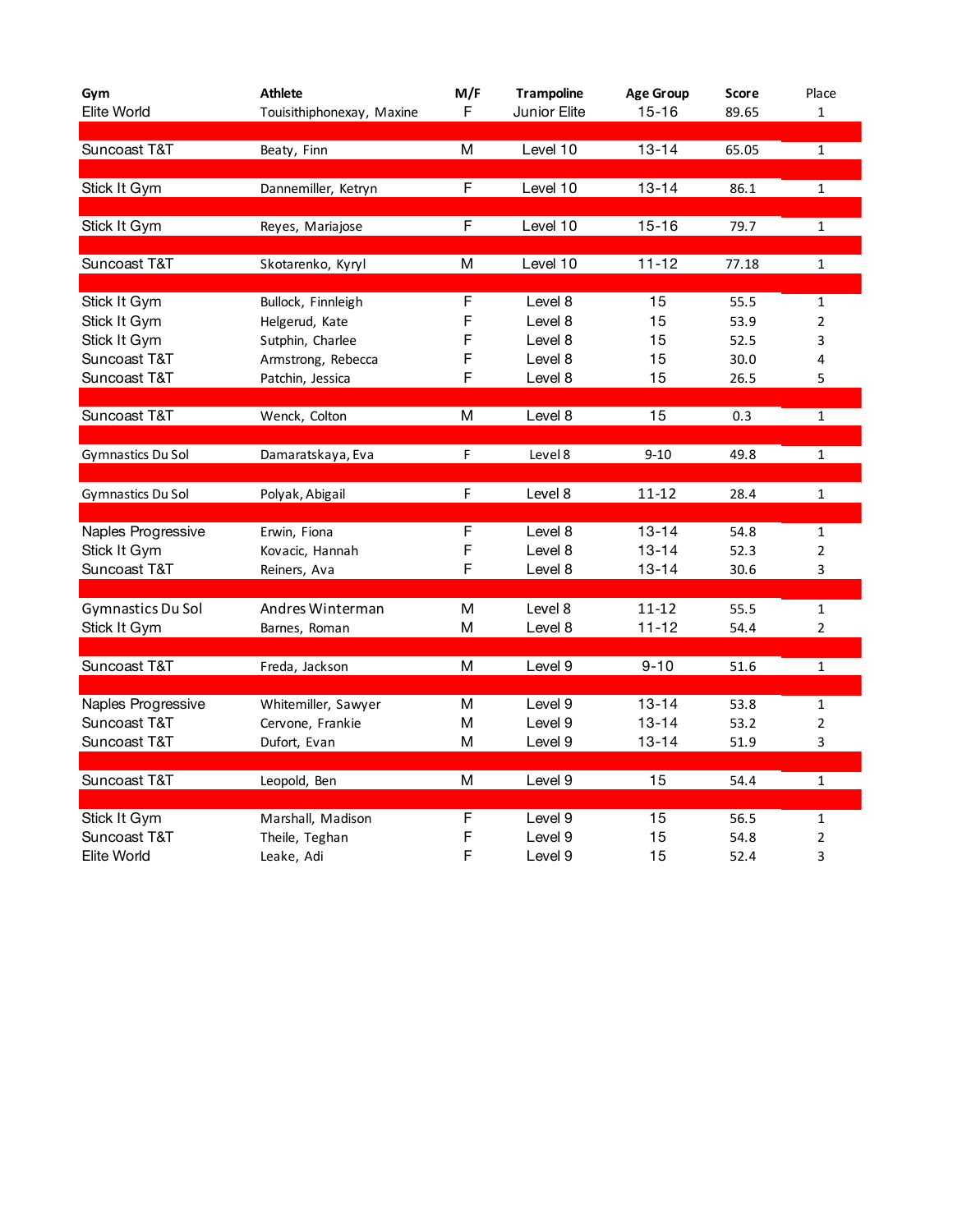| Gym                | <b>Athlete</b>            | M/F | Double Mini | <b>Age Group</b> | Score | Place          |
|--------------------|---------------------------|-----|-------------|------------------|-------|----------------|
| Elite World        | Touisithiphonexay, Maxine | F   | Level 10    | $15 - 16$        | 44.1  | 1              |
| Stick It Gym       | Reyes, Mariajose          | F   | Level 10    | $15 - 16$        | 35.8  | $\overline{2}$ |
|                    |                           |     |             |                  |       |                |
| Elite World        | Booker-Kincaid, Justin    | М   | Level 10    | $15 - 16$        | 45.3  | $\mathbf{1}$   |
|                    |                           |     |             |                  |       |                |
| Suncoast T&T       | Skotarenko, Kyryl         | М   | Level 10    | $11 - 12$        | 42.4  | $\mathbf{1}$   |
|                    |                           |     |             |                  |       |                |
| Stick It Gym       | Helgerud, Kate            | F   | Level 8     | 15               | 41.7  | $\mathbf{1}$   |
| Stick It Gym       | Bullock, Finnleigh        | F   | Level 8     | 15               | 40.7  | $\overline{2}$ |
| Suncoast T&T       | Armstrong, Rebecca        | F   | Level 8     | 15               | 39.3  | 3              |
| Stick It Gym       | Sutphin, Charlee          | F   | Level 8     | 15               | 38.2  | 4              |
| Suncoast T&T       | Meckfessel, Reese         | F   | Level 8     | 15               | 37.7  | 5              |
| Suncoast T&T       | Patchin, Jessica          | F   | Level 8     | 15               | 19.3  | 6              |
|                    |                           |     |             |                  |       |                |
| Suncoast T&T       | Wenck, Colton             | М   | Level 8     | 15               | 38.4  | $\mathbf 1$    |
|                    |                           |     |             |                  |       |                |
| Stick It Gym       | Kovacic, Hannah           | F   | Level 8     | $13 - 14$        | 40.8  | $\mathbf{1}$   |
| Naples Progressive | Erwin, Fiona              | F   | Level 8     | $13 - 14$        | 40.5  | 2              |
| Suncoast T&T       | Reiners, Ava              | F   | Level 8     | $13 - 14$        | 38.8  | 3              |
|                    |                           |     |             |                  |       |                |
| Stick It Gym       | Barnes, Roman             | М   | Level 8     | $11 - 12$        | 40.9  | $\mathbf{1}$   |
| Gymnastics Du Sol  | Andres Winterman          | M   | Level 8     | $11 - 12$        | 40.3  | $\overline{2}$ |
|                    |                           |     |             |                  |       |                |
| Gymnastics Du Sol  | Damaratskaya, Eva         | F   | Level 8     | $9 - 10$         | 38.4  | 1              |
| <b>Elite World</b> | Lester, Kinsley           | F   | Level 8     | $9 - 10$         | 38.1  | 2              |
| Elite World        | O'Riley, Sophia           | F   | Level 8     | $9 - 10$         | 37.8  | 3              |
| Elite World        | McBurrows, Aleah          | F   | Level 8     | $9 - 10$         | 37.1  | 4              |
| Elite World        | Williams, Kyra            | F   | Level 8     | $9 - 10$         | 29.9  | 5              |
|                    |                           |     |             |                  |       |                |
| Elite World        | McBurrows, Aja            | F   | Level 8     | $11 - 12$        | 39.9  | 1              |
| <b>Elite World</b> | Norris, Isabella          | F   | Level 8     | $11 - 12$        | 38.6  | 2              |
| Gymnastics Du Sol  | Polyak, Abigail           | F   | Level 8     | 11-12            | 23.7  | 3              |
| Suncoast T&T       |                           | M   | Level 9     | $9 - 10$         |       |                |
|                    | Freda, Jackson            |     |             |                  | 40.6  | $\mathbf{1}$   |
| Elite World        | Lindquist, Abigail        | F   | Level 9     | $11 - 12$        |       | 1              |
|                    |                           |     |             |                  |       |                |
| Elite World        | Jackson, Amari            | F   | Level 9     | $13 - 14$        | 45.4  | $\mathbf{1}$   |
| Stick It Gym       | Dannemiller, Ketryn       | F   | Level 9     | $13 - 14$        | 42.3  | $\overline{2}$ |
|                    |                           |     |             |                  |       |                |
| Naples Progressive | Whitemiller, Sawyer       | М   | Level 9     | $13 - 14$        | 42.0  | $\mathbf{1}$   |
| Suncoast T&T       | Cervone, Frankie          | Μ   | Level 9     | $13 - 14$        | 41.5  | $\overline{2}$ |
| Suncoast T&T       | Dufort, Evan              | М   | Level 9     | $13 - 14$        | 40.8  | 3              |
| Suncoast T&T       | Beaty, Finn               | Μ   | Level 9     | $13 - 14$        | 38.8  | 4              |
|                    |                           |     |             |                  |       |                |
| Elite World        | Leake, Adi                | F   | Level 9     | 15               | 41.4  | $\mathbf 1$    |
| Suncoast T&T       | Theile, Teghan            | F   | Level 9     | 15               | 41    | $\overline{2}$ |
| Stick It Gym       | Marshall, Madison         | F   | Level 9     | 15               | 21.8  | 3              |
|                    |                           |     |             |                  |       |                |
| Suncoast T&T       | Leopold, Ben              | M   | Level 9     | 15               | 39.9  | $\mathbf{1}$   |
|                    |                           |     |             |                  |       |                |
| Suncoast T&T       | Buboltz, Madison          | F   | Open        | $17 - 21$        | 41.4  | $\mathbf 1$    |